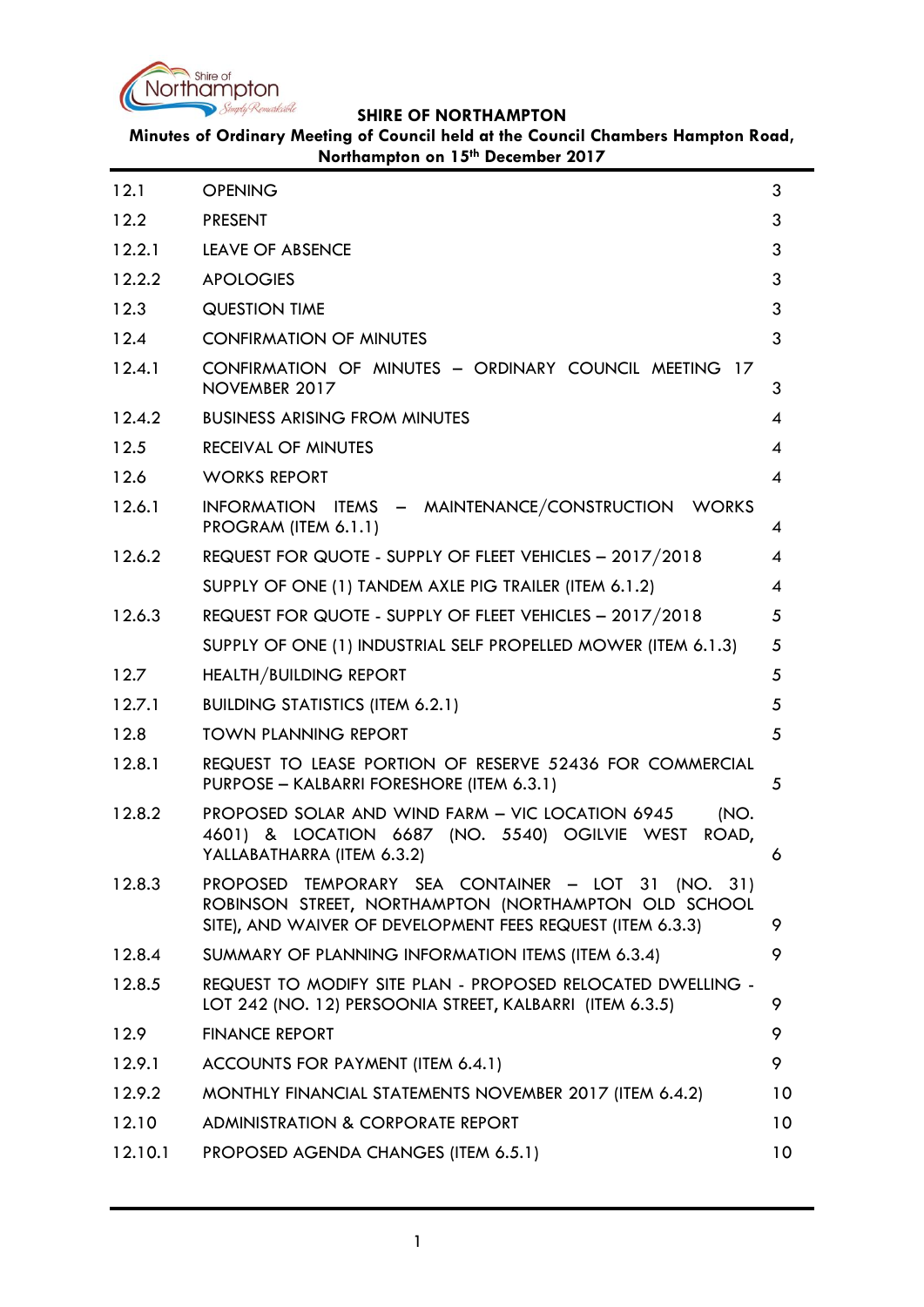

| <b>SHIKE OF NORTHAMPION</b><br>Minutes of Ordinary Meeting of Council held at the Council Chambers Hampton Road,<br>Northampton on 15th December 2017 |                                                                                       |    |
|-------------------------------------------------------------------------------------------------------------------------------------------------------|---------------------------------------------------------------------------------------|----|
| 12.10.2                                                                                                                                               | ADDITIONAL COSTS - KALBARRI SPORT & RECREATION VERANDAH<br>EXTENSIONS (ITEM 6.5.2)    | 10 |
| 12.10.3                                                                                                                                               | PROPOSED SIGNAGE AND FETTLER'S HUT NORTHAMPTON FRIENDS OF<br>THE RAILWAY (ITEM 6.5.3) | 11 |
| 12.10.4                                                                                                                                               | SPORTS SCHOLARSHIP APPLICATION (ITEM 6.5.4)                                           | 11 |
| 12.10.5                                                                                                                                               | PROPOSED ITINERANT FRUIT SALE VEHICLE - HORROCKS (ITEM 6.5.5)                         | 11 |
| 12.10.6                                                                                                                                               | AMENDMENT - DOGS LOCAL LAW (ITEM 6.5.6)                                               | 12 |
| 12.10.7                                                                                                                                               | FIRE HAZARD REDUCTION REQUEST (ITEM 6.5.7)                                            | 12 |
| 12.11                                                                                                                                                 | SHIRE PRESIDENT'S REPORT                                                              | 13 |
| 12.12                                                                                                                                                 | <b>DEPUTY SHIRE PRESIDENT'S REPORT</b>                                                | 13 |
| 12.13                                                                                                                                                 | <b>COUNCILLORS' REPORTS</b>                                                           | 13 |
| 12.13.1                                                                                                                                               | <b>CR SMITH</b>                                                                       | 13 |
| 12.13.2                                                                                                                                               | <b>CR PIKE</b>                                                                        | 13 |
| 12.13.3                                                                                                                                               | <b>CR STEWART</b>                                                                     | 13 |
| 12.13.4                                                                                                                                               | <b>CR CARSON</b>                                                                      | 14 |
| 12.13.5                                                                                                                                               | <b>CR SUCKLING</b>                                                                    | 14 |
| 12.14                                                                                                                                                 | <b>INFORMATION BULLETIN</b>                                                           | 14 |
| 12.15                                                                                                                                                 | <b>NEW ITEMS OF BUSINESS</b>                                                          | 14 |
| 12.16                                                                                                                                                 | <b>NEXT MEETING OF COUNCIL</b>                                                        | 14 |
| 12.17                                                                                                                                                 | <b>CLOSURE</b>                                                                        | 14 |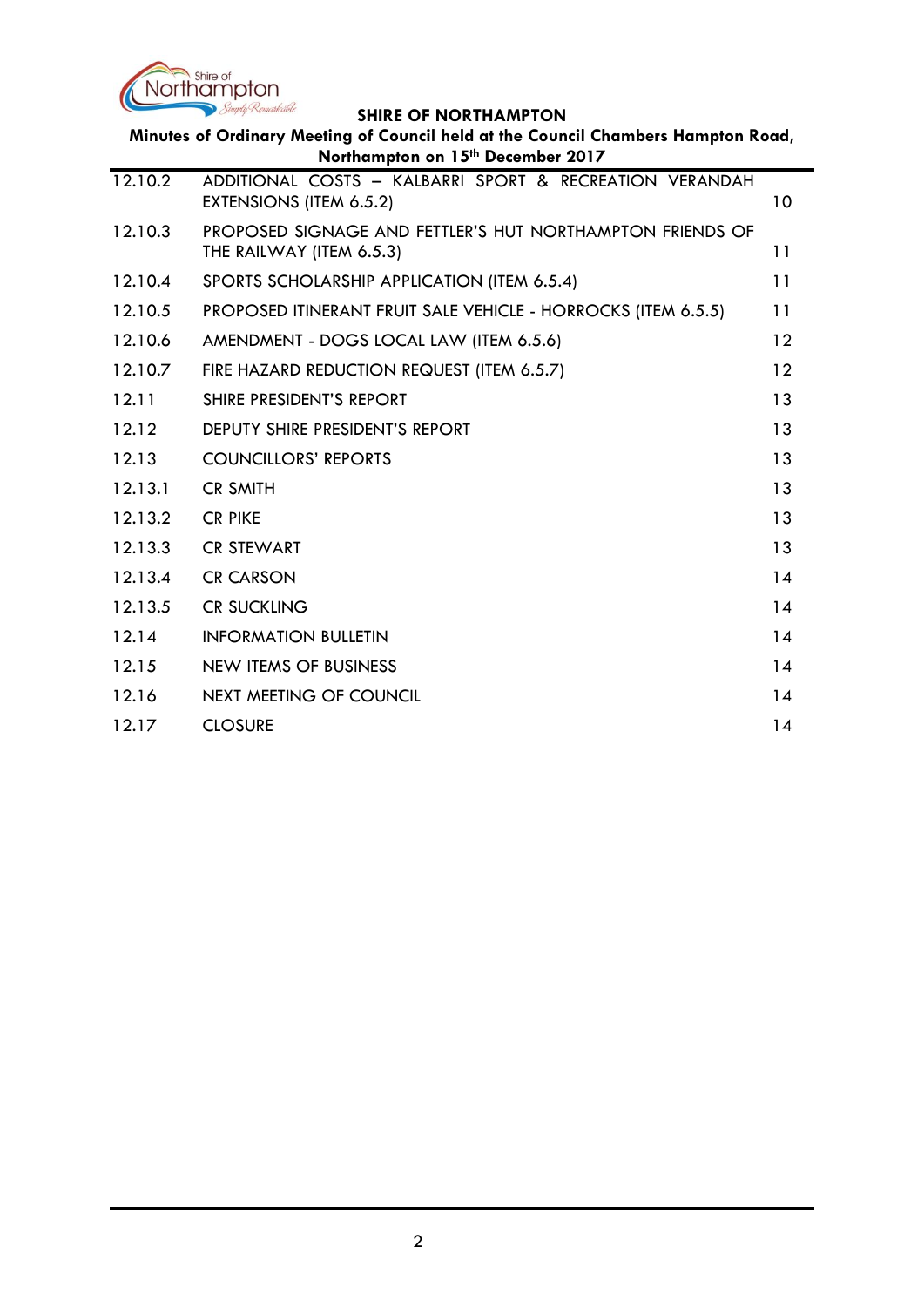

**Minutes of Ordinary Meeting of Council held at the Council Chambers Hampton Road, Northampton on 15th December 2017**

## <span id="page-2-0"></span>**12.1 OPENING**

The President thanked all Councillors, staff and members of the gallery present for their attendance and declared the meeting open at 1.00pm.

### <span id="page-2-1"></span>**12.2 PRESENT**

| Cr C Simkin                | President                      | Northampton Ward |
|----------------------------|--------------------------------|------------------|
| Cr S Krakouer              | Deputy President               | Kalbarri Ward    |
| Cr T Carson                |                                | Northampton Ward |
| Cr R Suckling              |                                | Northampton Ward |
| Cr D Pike                  |                                | Kalbarri Ward    |
| Cr W Smith                 |                                | Kalbarri Ward    |
| Cr P Stewart               |                                | Kalbarri Ward    |
| Mr Garry Keeffe            | <b>Chief Executive Officer</b> |                  |
| <b>Mr Grant Middleton</b>  | Deputy Chief Executive Officer |                  |
| Mr Neil Broadhurst         | <b>Manager of Works</b>        |                  |
| <b>Mrs Hayley Williams</b> | <b>Principal Planner</b>       |                  |
| <b>Mrs Deb Carson</b>      | <b>Planning Officer</b>        |                  |

### <span id="page-2-2"></span>12.2.1 LEAVE OF ABSENCE

Nil

### <span id="page-2-3"></span>12.2.2 APOLOGIES

### Cr Stock-Standen

## <span id="page-2-4"></span>**12.3 QUESTION TIME**

Nil

# <span id="page-2-6"></span><span id="page-2-5"></span>**12.4 CONFIRMATION OF MINUTES**

12.4.1 CONFIRMATION OF MINUTES – ORDINARY COUNCIL MEETING 17 NOVEMBER 2017

Moved Cr SUCKLING, seconded Cr KRAKOUER

That the minutes of the Ordinary Meeting of Council held on the 17<sup>th</sup> November 2017 be confirmed as a true and correct record.

CARRIED 7/0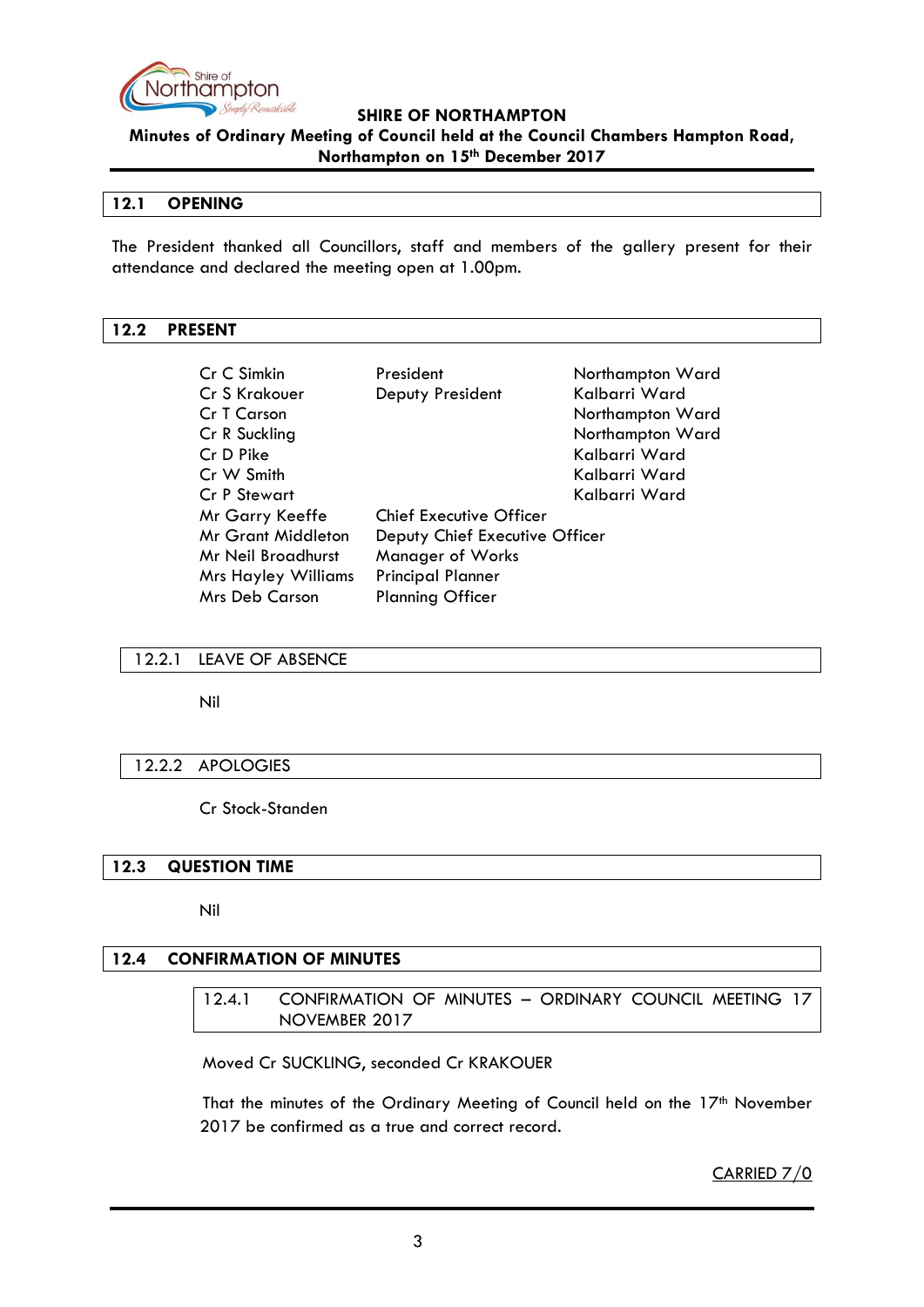

# <span id="page-3-0"></span>**Minutes of Ordinary Meeting of Council held at the Council Chambers Hampton Road, Northampton on 15th December 2017**

### 12.4.2 BUSINESS ARISING FROM MINUTES

Nil

## <span id="page-3-1"></span>**12.5 RECEIVAL OF MINUTES**

Moved Cr SUCKLING, seconded Cr CARSON

That:

- 1. The minutes of the Audit Committee Meeting held on the 15<sup>th</sup> December 2017 be received; and
- 2. The Audit Committee's recommendation, that the Internal Audit Report and Risk Matrix in accordance with Regulation 17 of the Local Government (Audit) Regulations 1996 as presented, be adopted.

CARRIED 7/0

### <span id="page-3-3"></span><span id="page-3-2"></span>**12.6 WORKS REPORT**

12.6.1 INFORMATION ITEMS – MAINTENANCE/CONSTRUCTION WORKS PROGRAM (ITEM 6.1.1)

**Noted** 

<span id="page-3-5"></span><span id="page-3-4"></span>12.6.2 REQUEST FOR QUOTE - SUPPLY OF FLEET VEHICLES – 2017/2018 SUPPLY OF ONE (1) TANDEM AXLE PIG TRAILER (ITEM 6.1.2)

Moved Cr CARSON, seconded Cr STEWART

That Council accepts the quote submitted by Howard Porter for the supply of one Tandem Axle Pig Trailer (Two – way tipper) with trade vehicle (1TFS012) to be released to Howard Porter. Total price to Council \$49,950.00 (exc. GST).

CARRIED 7/0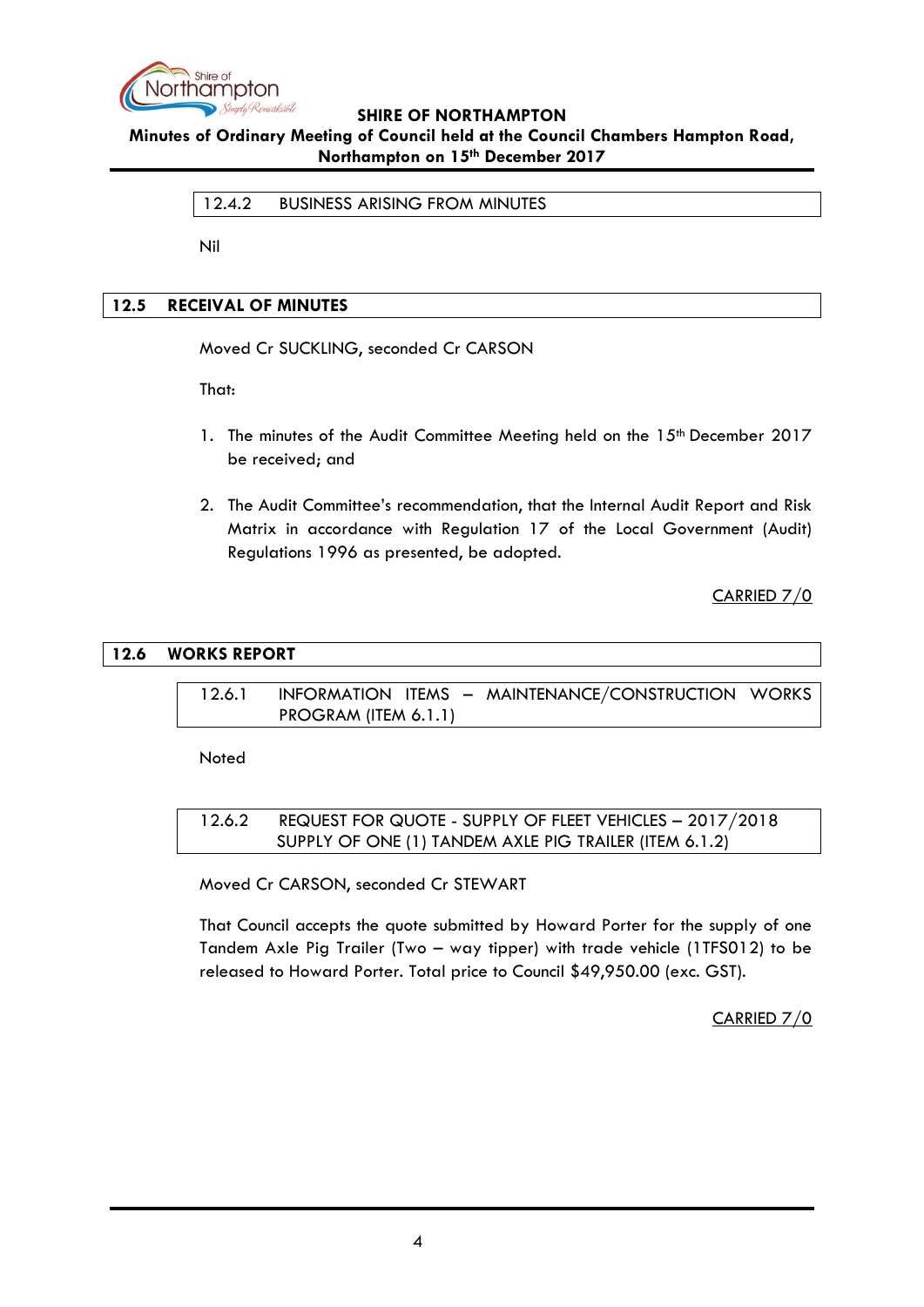

# <span id="page-4-0"></span>**Minutes of Ordinary Meeting of Council held at the Council Chambers Hampton Road, Northampton on 15th December 2017**

<span id="page-4-1"></span>12.6.3 REQUEST FOR QUOTE - SUPPLY OF FLEET VEHICLES – 2017/2018 SUPPLY OF ONE (1) INDUSTRIAL SELF PROPELLED MOWER (ITEM 6.1.3)

Moved Cr PIKE, seconded Cr CARSON

That Council accepts the quote submitted by AFGRI Equipment for the supply of one John Deere 1585 Industrial Self Propelled Mower with trade vehicle (NR 9649) to also be released to AFGRI Equipment. Total price to Council \$57,498.51 (exc. GST).

CARRIED 7/0

Mr Neil Broadhurst departed the meeting at 1.17pm.

## <span id="page-4-3"></span><span id="page-4-2"></span>**12.7 HEALTH/BUILDING REPORT**

12.7.1 BUILDING STATISTICS (ITEM 6.2.1)

**Noted** 

### <span id="page-4-5"></span><span id="page-4-4"></span>**12.8 TOWN PLANNING REPORT**

12.8.1 REQUEST TO LEASE PORTION OF RESERVE 52436 FOR COMMERCIAL PURPOSE – KALBARRI FORESHORE (ITEM 6.3.1)

Cr Krakouer declared a financial interest in Item 6.3.1 as he owns a similar business in Kalbarri and therefore my incur a financial gain or loss from the decision of Council, and left the meeting at 1.18pm.

Moved Cr STEWART, seconded Cr PIKE

That Council approve the lease of approximately 800m<sup>2</sup> of Crown Reserve No. 52436 to Mark Grove for the purpose of establishing a semi-permanent Cafe/Restaurant, subject to the provision of Section 3.58 of the Local Government Act and associated regulations, with the costs associated with obtaining a survey of the lease area, the preparation and registration of the lease and the valuation report to be met by the proponent.

## CARRIED 4/2

Cr's Simkin and Smith voted against the motion

Cr Krakouer returned to the meeting at 1.32pm.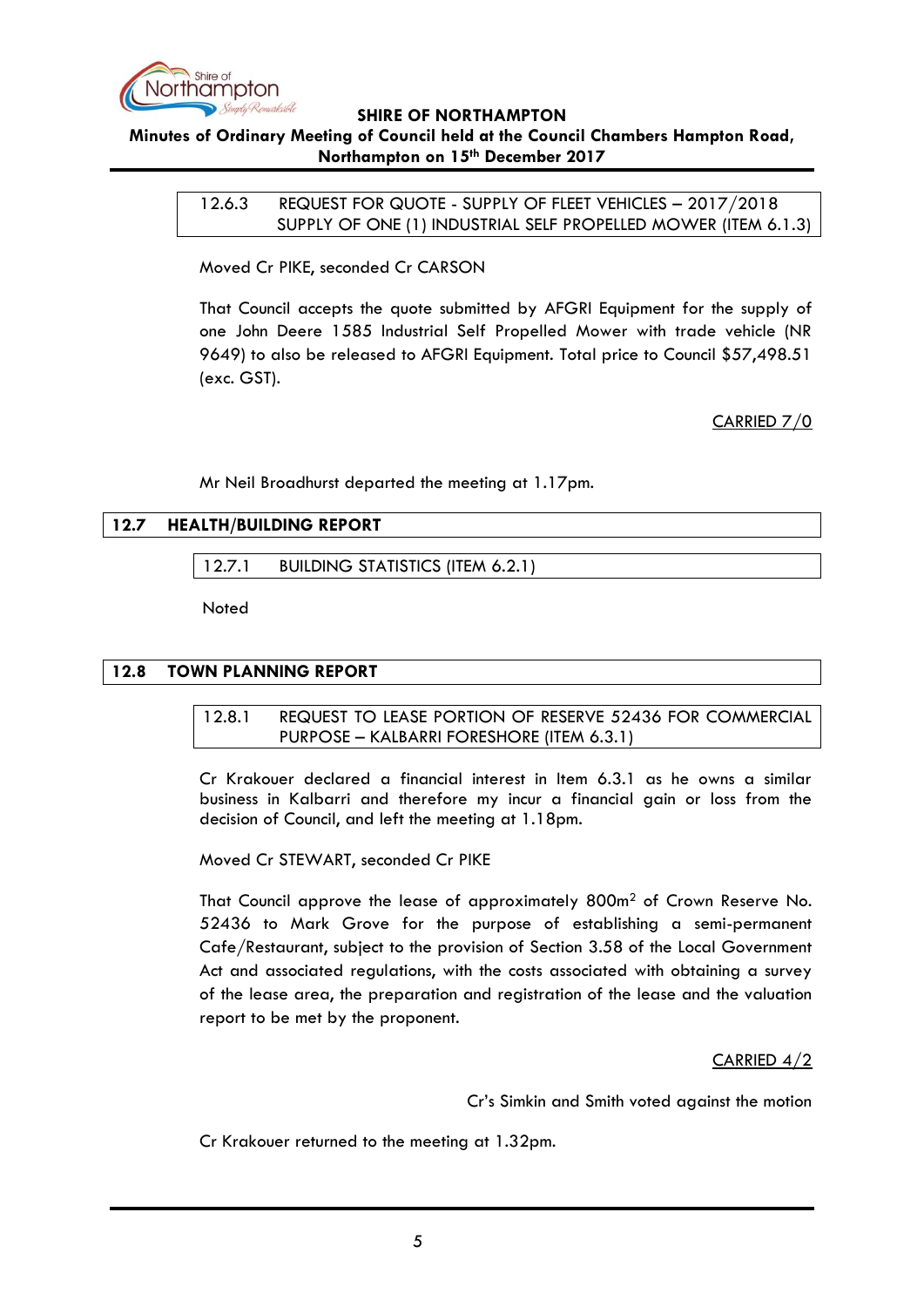

# <span id="page-5-0"></span>**Minutes of Ordinary Meeting of Council held at the Council Chambers Hampton Road, Northampton on 15th December 2017**

12.8.2 PROPOSED SOLAR AND WIND FARM – VIC LOCATION 6945 (NO. 4601) & LOCATION 6687 (NO. 5540) OGILVIE WEST ROAD, YALLABATHARRA (ITEM 6.3.2)

Moved Cr PIKE, seconded Cr STEWART

That Item 6.3.2 be deferred so that the Applicant, Advanced Energy Resources, can provide a formal presentation to Council at their February 2018 meeting so that Council can be made more aware of the details of the proposal before making a determination on the proposal.

## MOTION LOST 3/4

Cr Suckling voted against the motion

Moved Cr SIMKIN, seconded Cr SUCKLING

That Council grant development approval to the proposed "Solar and Wind Farm / Energy Facility on Victoria Locations 6945 (No. 4601) & 6687 (No. 5540) Ogilvie Road West, Yallbatharra subject to:

- 1. The Applicant obtaining the signature of the Landowners on the Application for Development Approval Form for 6687 (No. 5540) Ogilvie Road West, Yallbatharra;
- 2. Development shall be in accordance with the attached approved plan(s) and documents dated 15 December 2017 and subject to any modifications required as a consequence of any condition(s) of this approval. The endorsed plans and documents shall not be modified or altered without the prior written approval of the local government;
- 3. This approval is valid for a period of two (2) years from the date of approval and will deemed to have lapsed if the development has not substantially commenced before the expiration of this period;
- 4. Prior to commencement of any site works, the landowner/proponent shall lodge and secure the local government approval for a Construction Management Plan that sets out in detail the management commitments applicable to construction traffic management, signage, noise management, stormwater and dust management, construction operating hours and environmental management in relation to the approved development during the construction phase, with all costs met by the applicant. The proponent is responsible to ensure, that all installations, activities and processes are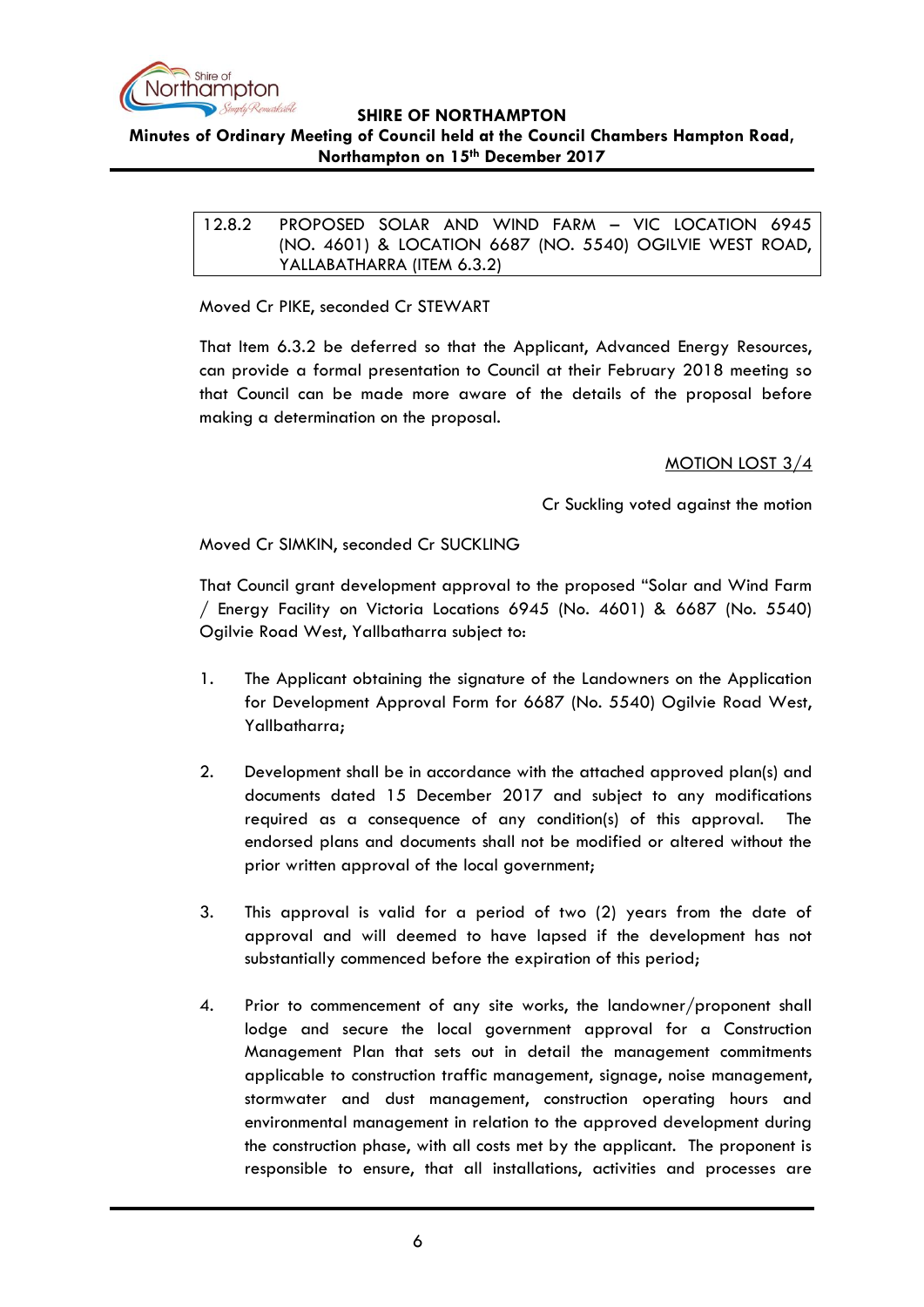

# **Minutes of Ordinary Meeting of Council held at the Council Chambers Hampton Road, Northampton on 15th December 2017**

carried out at all times and in all respects in accordance with the approved Construction Management Plan;

- 5. The applicant is to ensure the design, construction (to a minimum compacted gravel standard), drainage and maintenance of the internal roads and vehicle manoeuvring areas required for the approved development shall be to the satisfaction of the Local Government;
- 6. The applicant is to prepare, submit and implement a Noise Management Plan that meets the requirements of the *Environmental Protection (Noise) Regulations 1997* to the approval of the Department of Water and Environmental Regulation and the Local Government;
- 7. The applicant is to prepare, submit and implement a Bushfire Management Plan to the approval of the Fire and Emergency Services Authority and the Local Government;
- 8. The applicant is to undertake a flora survey of the clearing envelope so as to identify any ORF and/or priority flora, and if identified within the clearing envelope, then alterations to the powerline alignment and location of the battery storage unit may be negotiated with the Department of Biodiversity, Conservation and Attraction and the Local Government;
- 9. The applicant is to undertake a risk assessment to address the potential for bird mortality to determine if the proposal requires referral under the *Environment Protection and Biodiversity Conservation Act 1999*;
- 10. The applicant is to prepare, submit and implement an Environmental Management Plan to the approval of the Local Government;
- 11. Any observed bird/bat strikes to be reported to the WA Museum for collation into a database; and
- 12. All shipping containers shall be consistent or complimentary in colour with the surrounding natural landscape features.

## Advice Note

1. The applicant is advised that this development approval does not negate the requirement for any additional approvals which may be required under separate legislation including but not limited to the *Environment Protection and Biodiversity Conservation Act 1999, Wildlife Conservation Act, Environmental Protection (Noise) Regulations 1997, Building Code of Australia, Building Act 2011, Building Regulations 2012 and Aboriginal*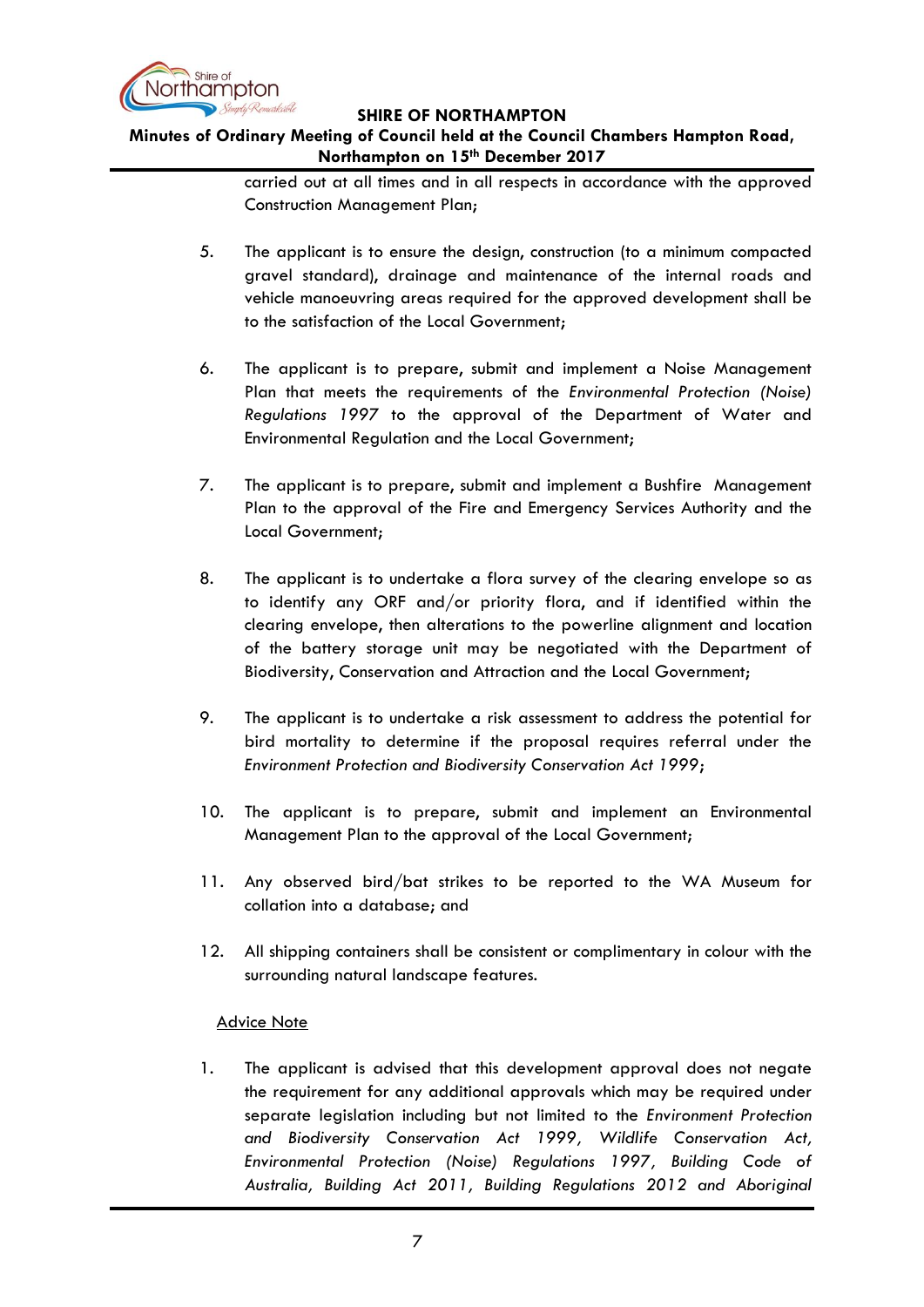

## **Minutes of Ordinary Meeting of Council held at the Council Chambers Hampton Road, Northampton on 15th December 2017**

*Heritage Act 1972*. It is the applicant's responsibility to obtain any additional approvals required before the development/use lawfully commences.

- 2. The Applicant is advised that they should take into consideration the State's Aboriginal Heritage Due Diligence Guidelines when planning specific developments associated with the proposal so as to mitigate any risks where heritage sites may be present.
- 3. It is advised that relevant permits shall be required for the movement of overmass and oversized vehicles utilising the RAV4 Network that are associated with the proposed development.
- 4. In regard to Condition No. 9, the applicant is advised the risk assessment should be prepared as per the guidelines outlined in the *Environment Protection and Biodiversity Conservation Act 1999* policy statements 2.3 – Wind Farm Industry and Significant Impact Guidelines.
- 5. In regard to Condition No. 10, the applicant is advised the Environmental Management Plan shall address the following issues:
	- weed management;
	- surface, ground and stormwater management;
	- flora and fauna; and
	- dust suppressions and stabilisation of any soils disturbed or deposited on site.
- 6. Where an approval has so lapsed, no development must be carried out without the further approval of the local government having first been sought and obtained.
- 7. If an applicant is aggrieved by this determination there is a right pursuant to the Planning and Development Act 2005 to have the decision reviewed by the State Administrative Tribunal. Such application must be lodged within 28 days from the date of determination.

CARRIED 6/1

Cr Pike voted against the motion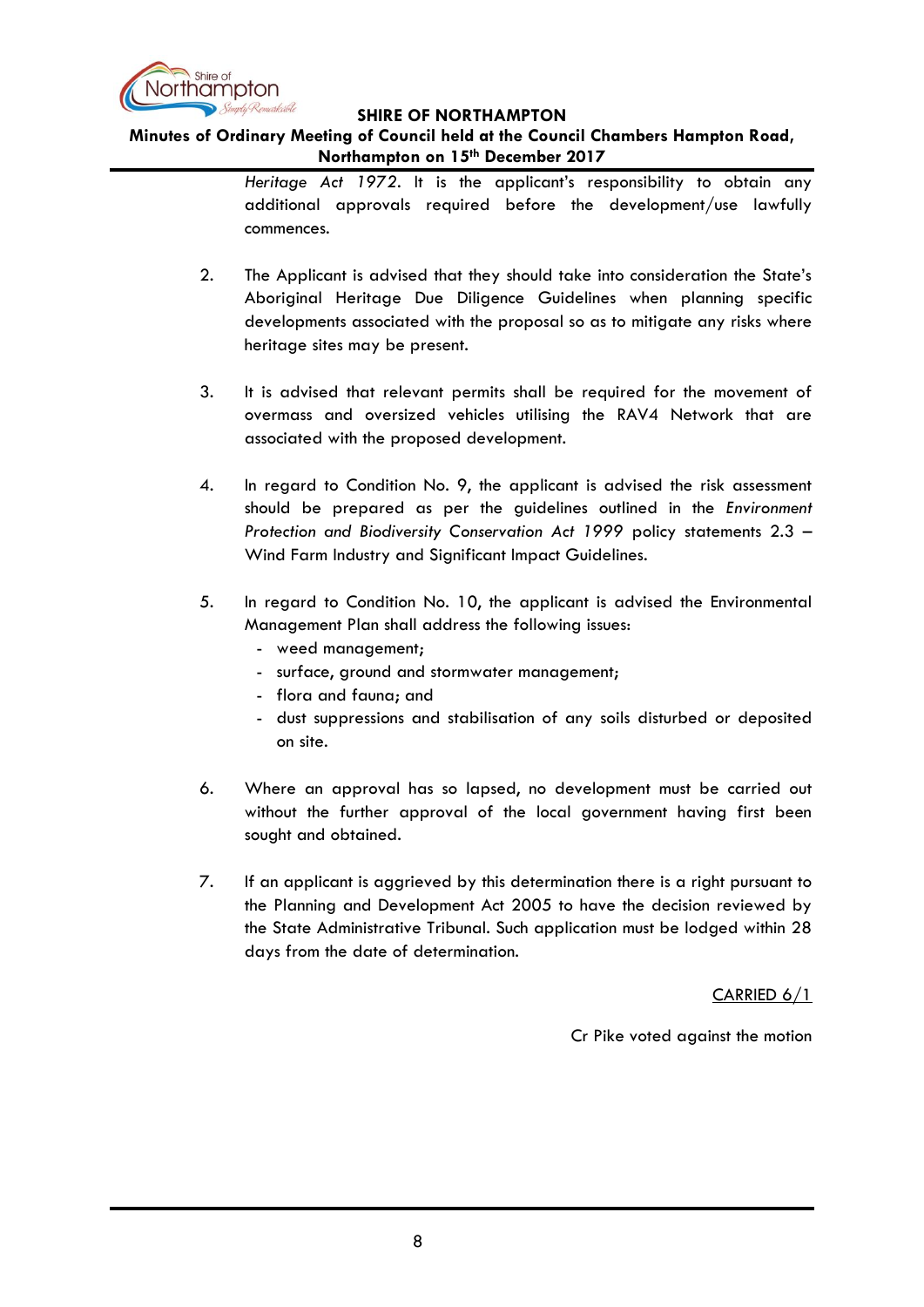

# <span id="page-8-0"></span>**Minutes of Ordinary Meeting of Council held at the Council Chambers Hampton Road, Northampton on 15th December 2017**

## 12.8.3 PROPOSED TEMPORARY SEA CONTAINER – LOT 31 (NO. 31) ROBINSON STREET, NORTHAMPTON (NORTHAMPTON OLD SCHOOL SITE), AND WAIVER OF DEVELOPMENT FEES REQUEST (ITEM 6.3.3)

Moved Cr KRAKOUER, seconded Cr PIKE

That Council waive the Planning and Building Application fees payable for the temporary use of a sea container upon Lot 31 (No. 31) Robinson Street, Northampton, in recognition of the valuable service that NOSCII provides to the Northampton community.

CARRIED 7/0

<span id="page-8-1"></span>12.8.4 SUMMARY OF PLANNING INFORMATION ITEMS (ITEM 6.3.4)

Noted.

## <span id="page-8-2"></span>12.8.5 REQUEST TO MODIFY SITE PLAN - PROPOSED RELOCATED DWELLING - LOT 242 (NO. 12) PERSOONIA STREET, KALBARRI (ITEM 6.3.5)

Moved Cr STEWART, seconded Cr CARSON

That Council approve the amended site plan for proposed relocated single dwelling on Lot 242 (No. 12) Persoonia Street, Kalbarri subject to the completion of conditions of Development Approval 2016-070 by 13th February, 2018.

CARRIED 6/1

Cr Smith voted against the motion

Mrs Hayley Williams departed the meeting at 1.54pm.

### <span id="page-8-4"></span><span id="page-8-3"></span>**12.9 FINANCE REPORT**

### 12.9.1 ACCOUNTS FOR PAYMENT (ITEM 6.4.1)

Moved Cr SUCKLING, seconded Cr SMITH

That Municipal Fund Cheques 21336to 21355 inclusive totalling \$59,892.64, Municipal EFT payments numbered EFT17167 to EFT17315 inclusive totalling \$598,530.03, Trust Fund Cheques 2238 to 2246, totalling \$8,907.07, Direct Debit payments numbered GJ0515 to GJ0520 inclusive totalling \$333,448.38 be passed for payment and the items therein be declared authorised expenditure.

CARRIED BY AN ABSOLUTE MAJORITY 7/0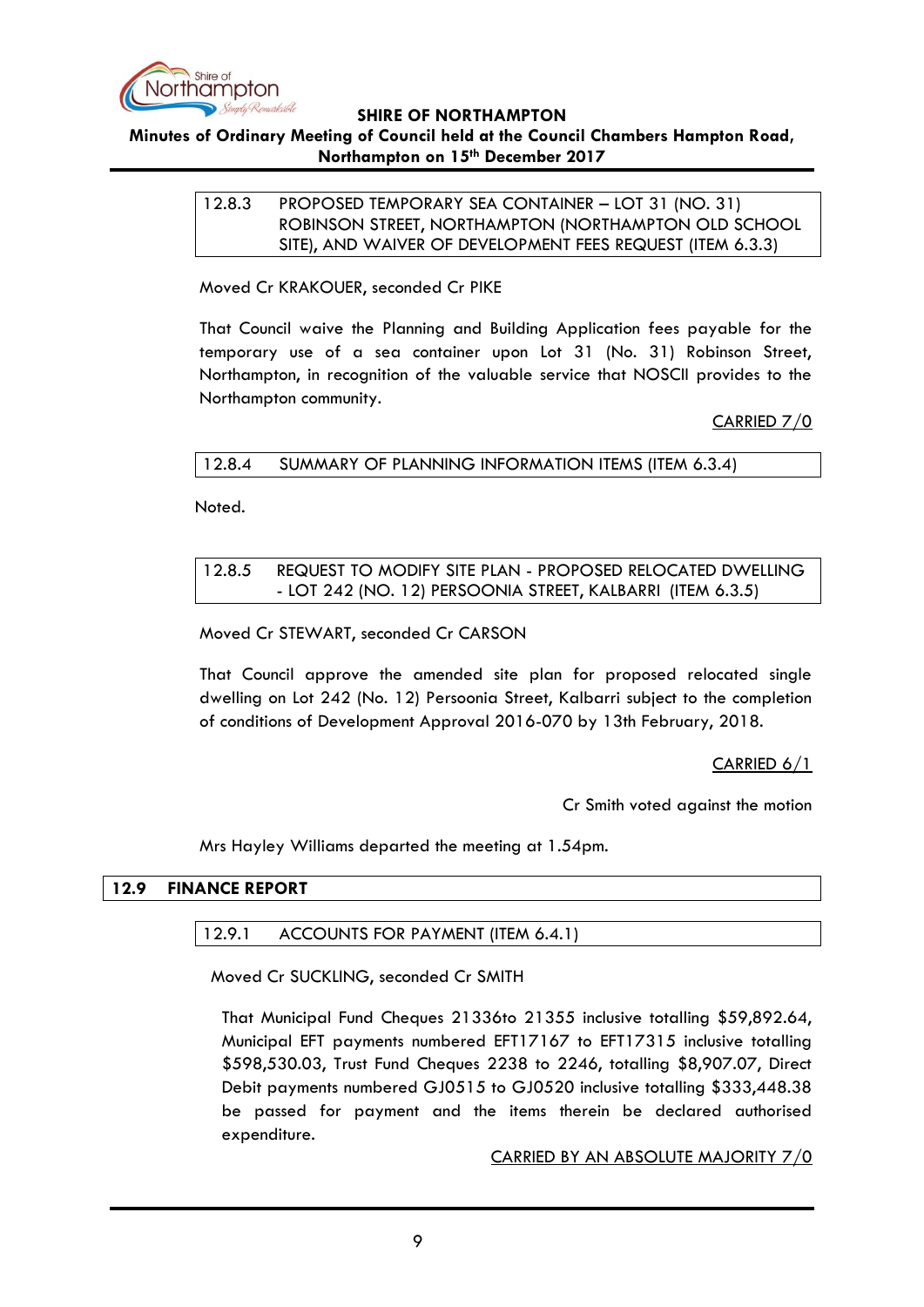

## <span id="page-9-0"></span>**Minutes of Ordinary Meeting of Council held at the Council Chambers Hampton Road, Northampton on 15th December 2017**

12.9.2 MONTHLY FINANCIAL STATEMENTS NOVEMBER 2017 (ITEM 6.4.2)

Moved Cr CARSON, seconded Cr SUCKLING

That Council adopts the Monthly Financial Report for the period ending 30 November 2017.

CARRIED 7/0

## <span id="page-9-2"></span><span id="page-9-1"></span>**12.10 ADMINISTRATION & CORPORATE REPORT**

### 12.10.1 PROPOSED AGENDA CHANGES (ITEM 6.5.1)

Moved Cr STEWART, seconded Cr SUCKLING

That Council undertake a trial for three months of the revised agenda format as per Appendices 1 with all information items previously reported in Senior Staff reports to be placed within the Information Bulletin section of the agenda**.**

CARRIED 5/2

Cr's Simkin and Carson voted against the motion

<span id="page-9-3"></span>12.10.2 ADDITIONAL COSTS – KALBARRI SPORT & RECREATION VERANDAH EXTENSIONS (ITEM 6.5.2)

Moved Cr PIKE, seconded Cr STEWART

That Council revise its decision of 17 November 2017 and authorise additional expenditure of \$7,000 to construct the southern wall as previously requested by the Kalbarri Sport and Recreation Club to fully complete the verandah extensions project, and the Kalbarri Sport and Recreation Club be advised that no further funding will be made by Council for this project.

CARRIED BY AN ABSOLUTE MAJORITY 4/3

Cr's Suckling and Simkin voted against the motion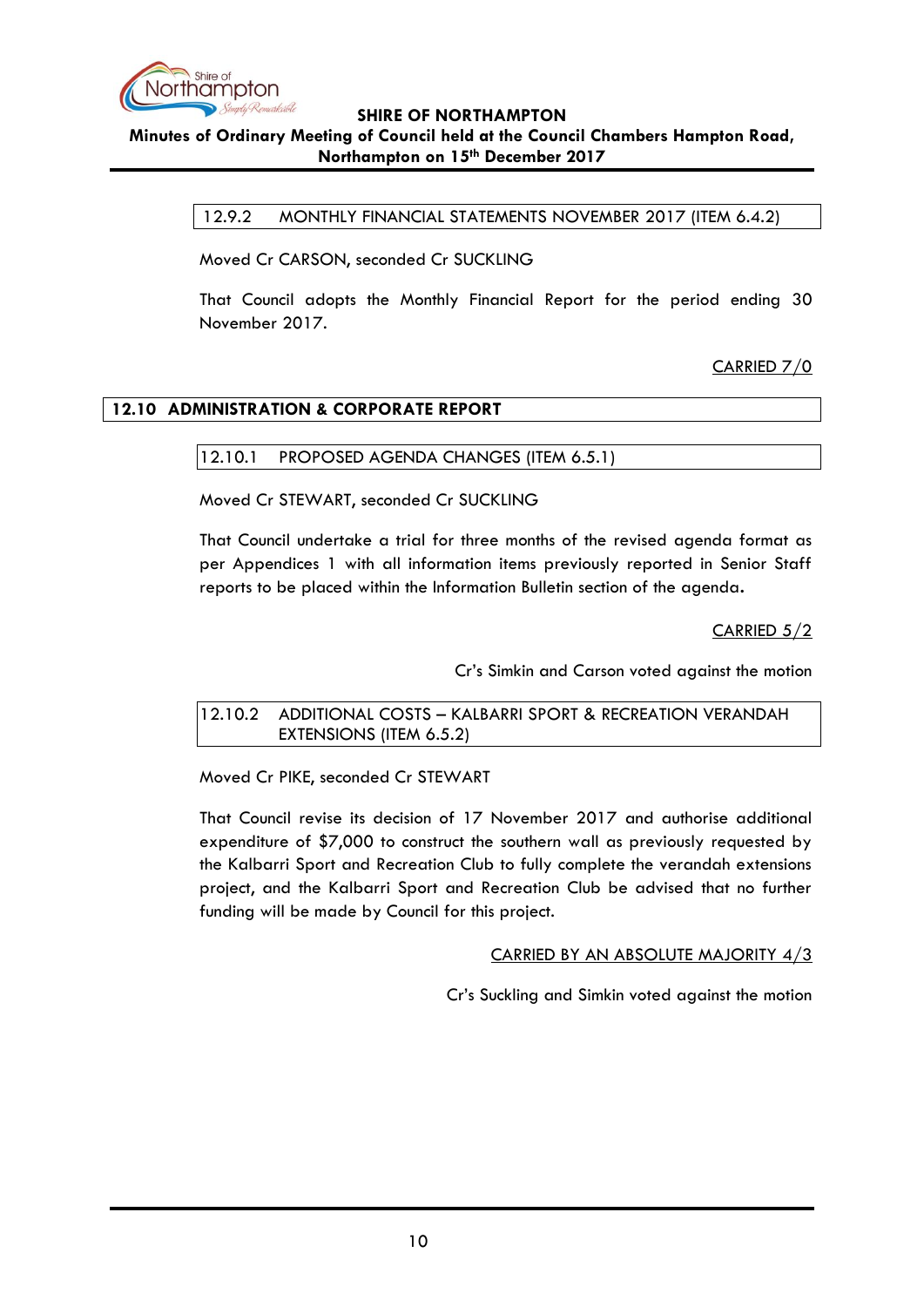

# <span id="page-10-0"></span>**Minutes of Ordinary Meeting of Council held at the Council Chambers Hampton Road, Northampton on 15th December 2017**

12.10.3 PROPOSED SIGNAGE AND FETTLER'S HUT NORTHAMPTON FRIENDS OF THE RAILWAY (ITEM 6.5.3)

Moved Cr STEWART, seconded Cr SUCKLING

That Council:

- 1. Approve the request of the Northampton Friends of the Railway, to allow them to proceed with their planning for the relocation and restoration of the Fettler's Hut, subject to the Friends of the Railway group restoring the hut within a 12 month period and that they are to maintain the hut in good condition at all times;
- 2. Advise the Friends of the Railway group that should the hut fall into a state of disrepair then the Council has the right to remove the hut from site; and
- 3. Approve the installation of two entry signs to the Mary Street Railway Station and Gwalla Railway precinct as requested.

CARRIED 7/0

## <span id="page-10-1"></span>12.10.4 SPORTS SCHOLARSHIP APPLICATION (ITEM 6.5.4)

Moved Cr KRAKOUER, seconded Cr SUCKLING

That Council contributes \$1,000 to Rory Elsum-Beaumont to assist with costs for his attendance to compete in the 2018 Australian Junior Sedan Speedway Championships to be held in Darwin and this contribution be declared authorised expenditure.

CARRIED BY AN ABSOLUTE MAJORITY 7/0

## <span id="page-10-2"></span>12.10.5 PROPOSED ITINERANT FRUIT SALE VEHICLE - HORROCKS (ITEM 6.5.5)

## Moved Cr CARSON, seconded Cr STEWART

That approval be granted to Lyle Teakle to sell rock and water melons from his vehicle on Council owned Lot 202 Glance Street, Horrocks being in the southern car park and not in the boat trailer/car parking area as requested, for one day per week between the period  $15<sup>th</sup>$  December 2017 and 1<sup>st</sup> February 2018.

CARRIED 7/0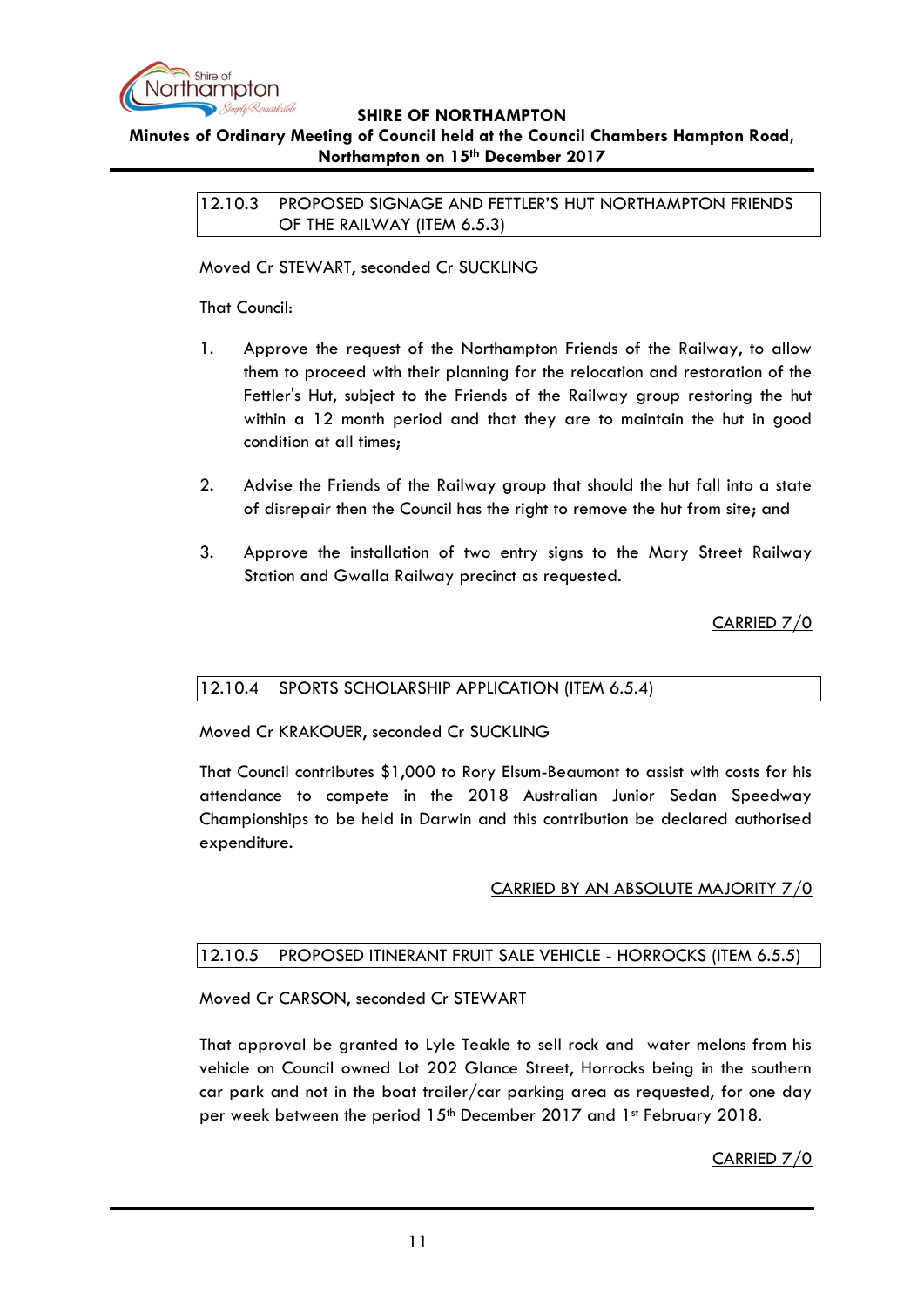

# <span id="page-11-0"></span>**Minutes of Ordinary Meeting of Council held at the Council Chambers Hampton Road, Northampton on 15th December 2017**

12.10.6 AMENDMENT - DOGS LOCAL LAW (ITEM 6.5.6)

Moved Cr SUCKLING, seconded Cr SIMKIN

That Council:

- 1. Adopt the Shire of Northampton Amendment Dogs Local Law 2017 as per Appendices 1 in accordance with the provisions of the Local Government Act 1995.
- 2. Endorse the purpose and effect of the local law being:

## Purpose

To amend the Shire of Northampton Dogs Local Law 2017 by amending Clause 1.5 definition of "fit and proper person" to remove the words "a person who has been deemed to be not fit to care for animals by reputable body such as the RSPCA, or:; and amending Clause 6.2 and/or Schedule 3 to ensure consistency.

### Effect:

That part of the local law is no longer operable.

- 3. Authorise the Local Law's gazettal in the Government Gazette;
- 4. Authorise the public notice advertisement (after gazettal) of the date of the Shire of Northampton Amendment Dogs Local Law 2017; and
- 5. Authorise the Shire President and the Chief Executive Officer to affix the Shire's Common Seal to the Shire of Northampton Amendment Dogs Local Law 2017.

CARRIED 7/0

### <span id="page-11-1"></span>12.10.7 FIRE HAZARD REDUCTION REQUEST (ITEM 6.5.7)

Item 6.5.7 was withdrawn by the recommending officer as other potential funding sources have since been identified.

ADJOURNMENT Council adjourned at 2.32pm.

Meeting reconvened at 2.43pm with the following in attendance:

Cr Simkin, Cr Krakouer, Cr Carson, Cr Suckling, Cr Pike, Cr Stewart, Cr Smith, Garry Keeffe, Grant Middleton and Debbie Carson.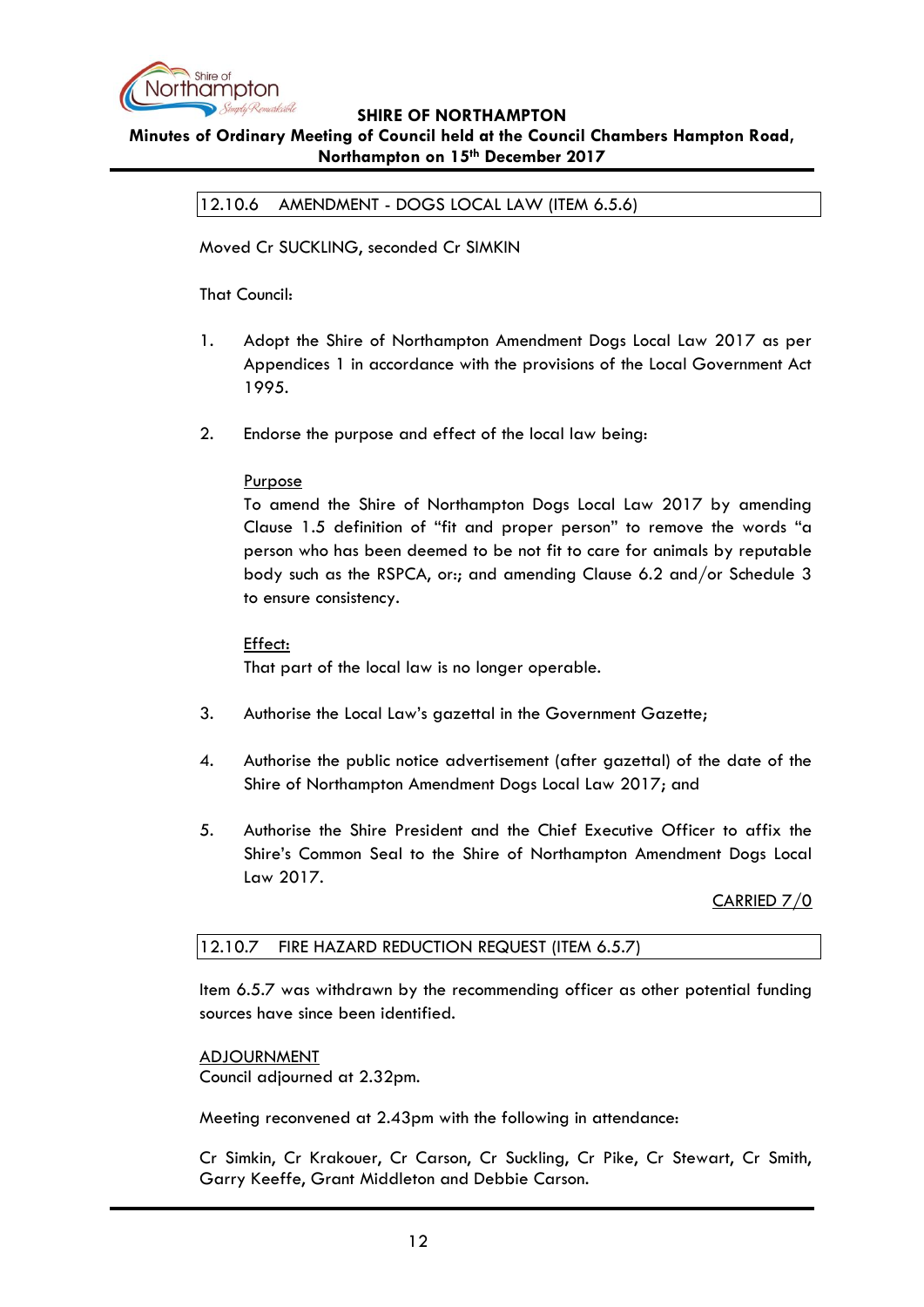

**Minutes of Ordinary Meeting of Council held at the Council Chambers Hampton Road, Northampton on 15th December 2017**

## <span id="page-12-0"></span>**12.11 SHIRE PRESIDENT'S REPORT**

Since the last Council meeting Cr Simkin reported on his attendance at the following:

| 9/12/2017 New Telstra communications tower opening                           |
|------------------------------------------------------------------------------|
| 9/12/2017 Shire of Northampton Christmas function                            |
| 13/12/2017 Certificate presentation to Brett Bain for 20 years service       |
| 14/12/2017 Lotterywest cheque presentation for Nature Playground in Kalbarri |
| 15/12/2017 Northampton Shire Council Audit Committee meeting                 |

### <span id="page-12-1"></span>**12.12 DEPUTY SHIRE PRESIDENT'S REPORT**

Since the last Council meeting Cr Krakouer reported on his attendance at the following:

Nil

# <span id="page-12-3"></span><span id="page-12-2"></span>**12.13 COUNCILLORS' REPORTS**

12.13.1 CR SMITH

Since the last Council meeting Cr Smith reported on his attendance at:

| 6/12/2017  | Kalbarri Roadwise Committee meeting                                  |  |  |
|------------|----------------------------------------------------------------------|--|--|
| 9/12/2017  | New Telstra communications tower opening                             |  |  |
| 14/12/2017 | Lotterywest cheque presentation for Nature Playground in<br>Kalbarri |  |  |
|            | 15/12/2017 Northampton Shire Council Audit Committee meeting         |  |  |

### <span id="page-12-4"></span>12.13.2 CR PIKE

Since the last Council meeting Cr Pike reported on his attendance at:

| 6/12/2017  | Kalbarri Roadwise Committee Meeting      |
|------------|------------------------------------------|
| 9/12/2017  | New Telstra communications tower opening |
| 12/12/2017 | Kalbarri Visitor Centre meeting          |

### <span id="page-12-5"></span>12.13.3 CR STEWART

Since the last Council meeting Cr Stewart reported on his attendance at:

| 27/10/2017 Kalbarri Development Association AGM               |
|---------------------------------------------------------------|
| 24/11/2017 Kalbarri Development Association Committee Meeting |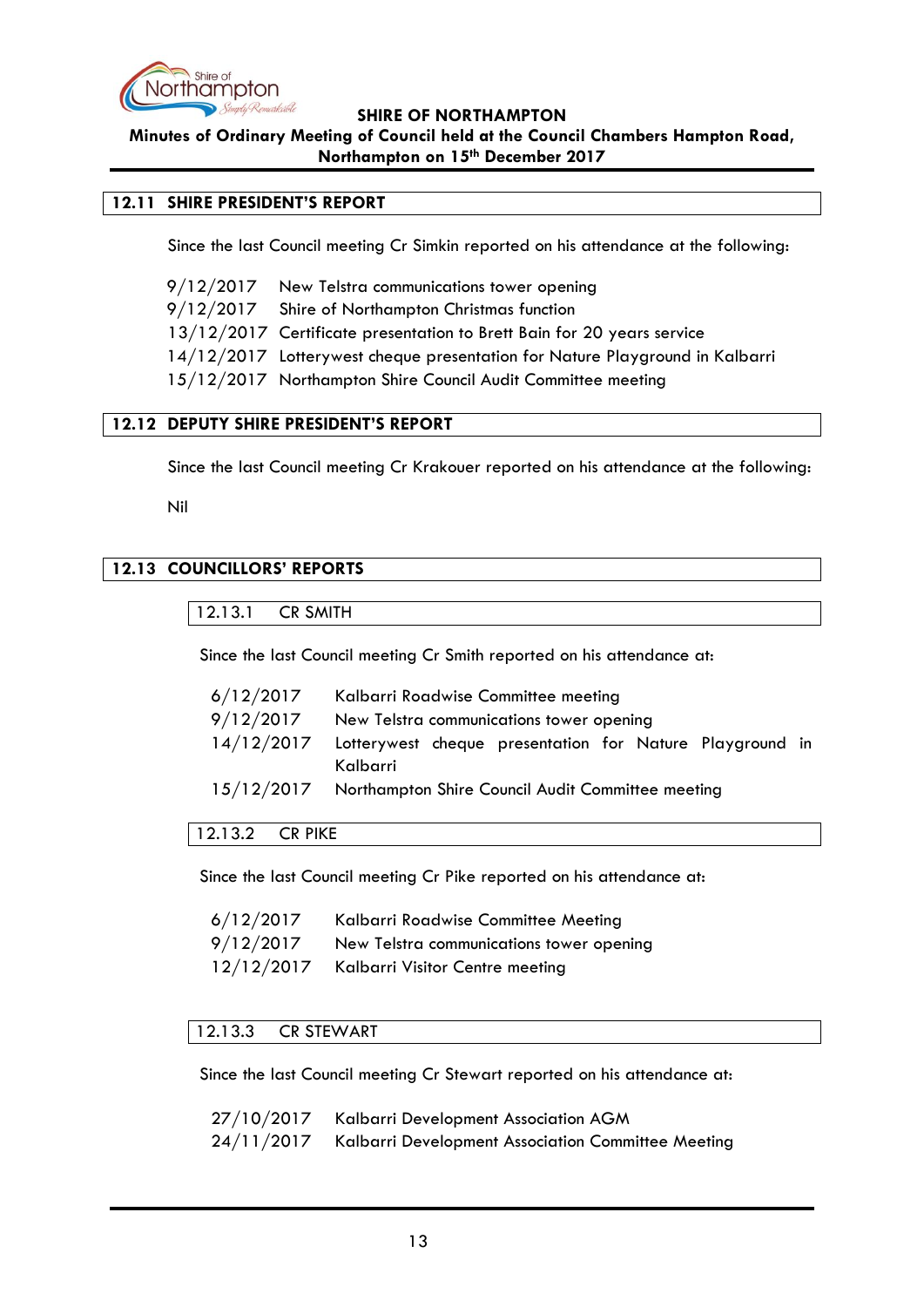

### <span id="page-13-0"></span>**Minutes of Ordinary Meeting of Council held at the Council Chambers Hampton Road, Northampton on 15th December 2017**

### 12.13.4 CR CARSON

Since the last Council meeting Cr Carson reported on his attendance at:

15/12/2017 Audit Committee meeting

### <span id="page-13-1"></span>12.13.5 CR SUCKLING

Since the last Council meeting Cr Suckling reported on her attendance at:

| 21/11/2017 | Northampton Community Centre meeting              |
|------------|---------------------------------------------------|
| 9/12/2017  | Shire of Northampton Christmas Function           |
| 15/12/2017 | Northampton Shire Council Audit Committee meeting |

### <span id="page-13-2"></span>**12.14 INFORMATION BULLETIN**

**Noted** 

## <span id="page-13-3"></span>**12.15 NEW ITEMS OF BUSINESS**

Cr Pike raised that former Councillor Mac Holt had been instrumental in the process for improving communications within the Kalbarri National Park, and that it would be appropriate to support the tower being named after him in recognition of his efforts.

Moved Cr PIKE, seconded Cr SMITH

That Council advise Telstra that it supports the naming of the Kalbarri National Park Telecommunications Tower after Mac Holt in recognition of his endeavours for better communications within the Park.

CARRIED 7/0

### <span id="page-13-4"></span>**12.16 NEXT MEETING OF COUNCIL**

The next Ordinary Meeting of Council will be held on Friday the 16th February 2018 commencing at 1.00pm at the Allen Centre in Kalbarri.

### <span id="page-13-5"></span>**12.17 CLOSURE**

There being no further business, the President thanked everyone for their attendance and declared the meeting closed at 3.03pm.